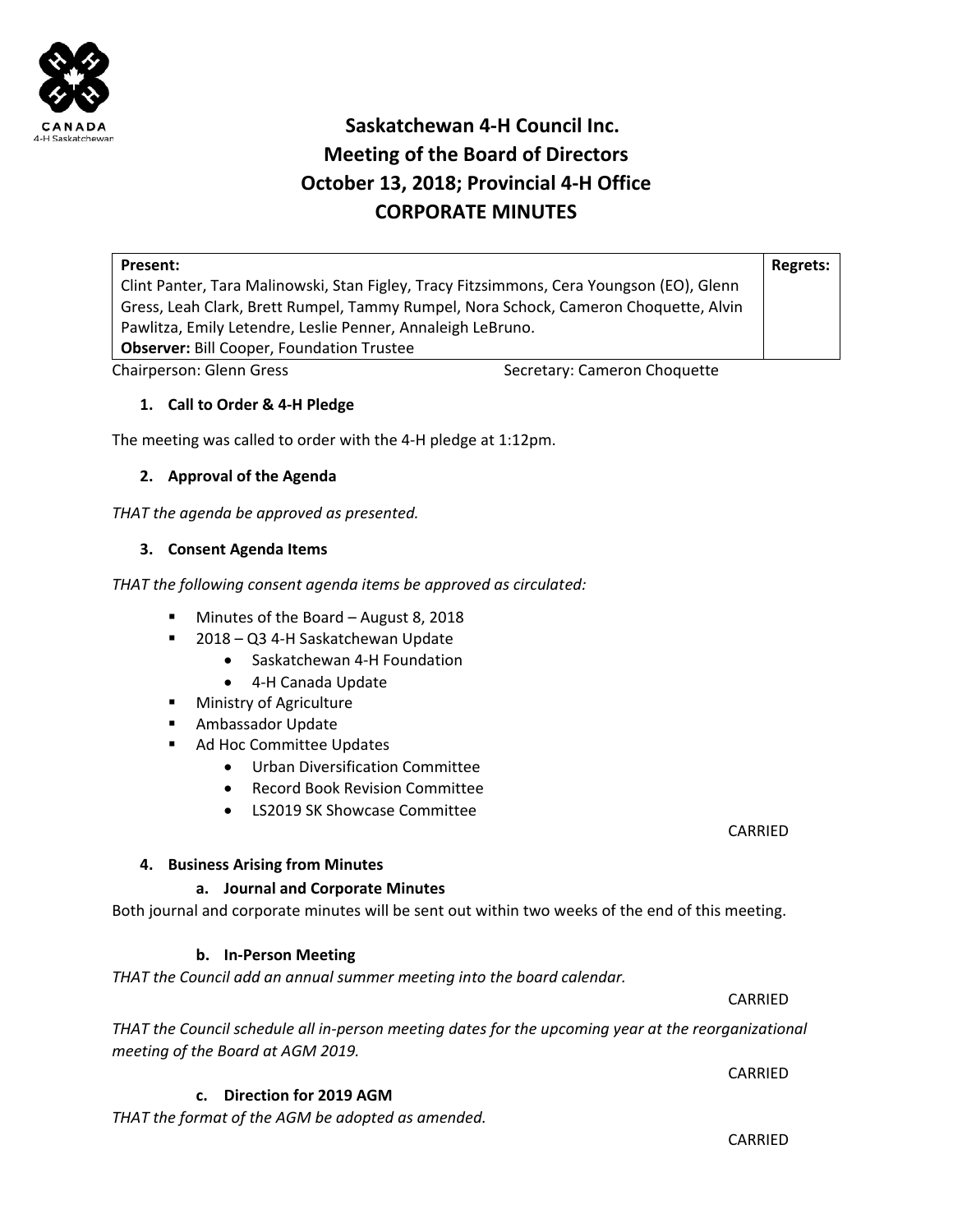**d. Commit to Kids** 

This national initiative is beginning to roll out across the country and we have received 120 licenses for our use. Board members are encouraged to complete the training over the coming months.

## **e. Crisis Communications Plan**

*THAT the Crisis Communications Plan be approved as presented.* 

**f. Mobile App Development and Launch**  Management brought two price estimates on custom app developments, as well as information on some existing applications. Management is requested to investigate AIMTELL and Remind101 applications and bring recommendations to the board at the January meeting.

 $\overline{\text{CARRED}}$ 

#### **5. New Business**

## **a. Standing Committee Reports**

The chairperson of each standing committee shared a report and applicable recommendations to the board from the committee meetings held prior to the Board Meeting.

- Clint Panter for the Finance Committee
- Stan Figley for the Selections Committee
- Annaleigh LeBruno for the Program Policy Committee
- Tammy Rumpel for the Governance Policy Committee

*THAT the committee reports and attached recommendations for approval be approved as presented.* 

#### **b. Other Reports**

*THAT the Advisory Council Update and Dangerous Projects Committee update be approved as presented.* 

 CARRIED

#### **6. New Business**

## a. **Leader Screening**

b. **AGM 2020‐2022**

*THAT the leader screening list be approved as amended.* 

*THAT management be authorized to issue an RFP for conference, banquet, and room facilities for the Annual General Meetings of 2020, 2021, and 2022.* 

 $\overline{\text{CARRED}}$ 

# c. **Board Training – SARC‐ Compass**

*THAT this item be tabled until feedback from 4‐H Canada is received.* 

 CARRIED

 CARRIED

 $\overline{\text{CARRED}}$